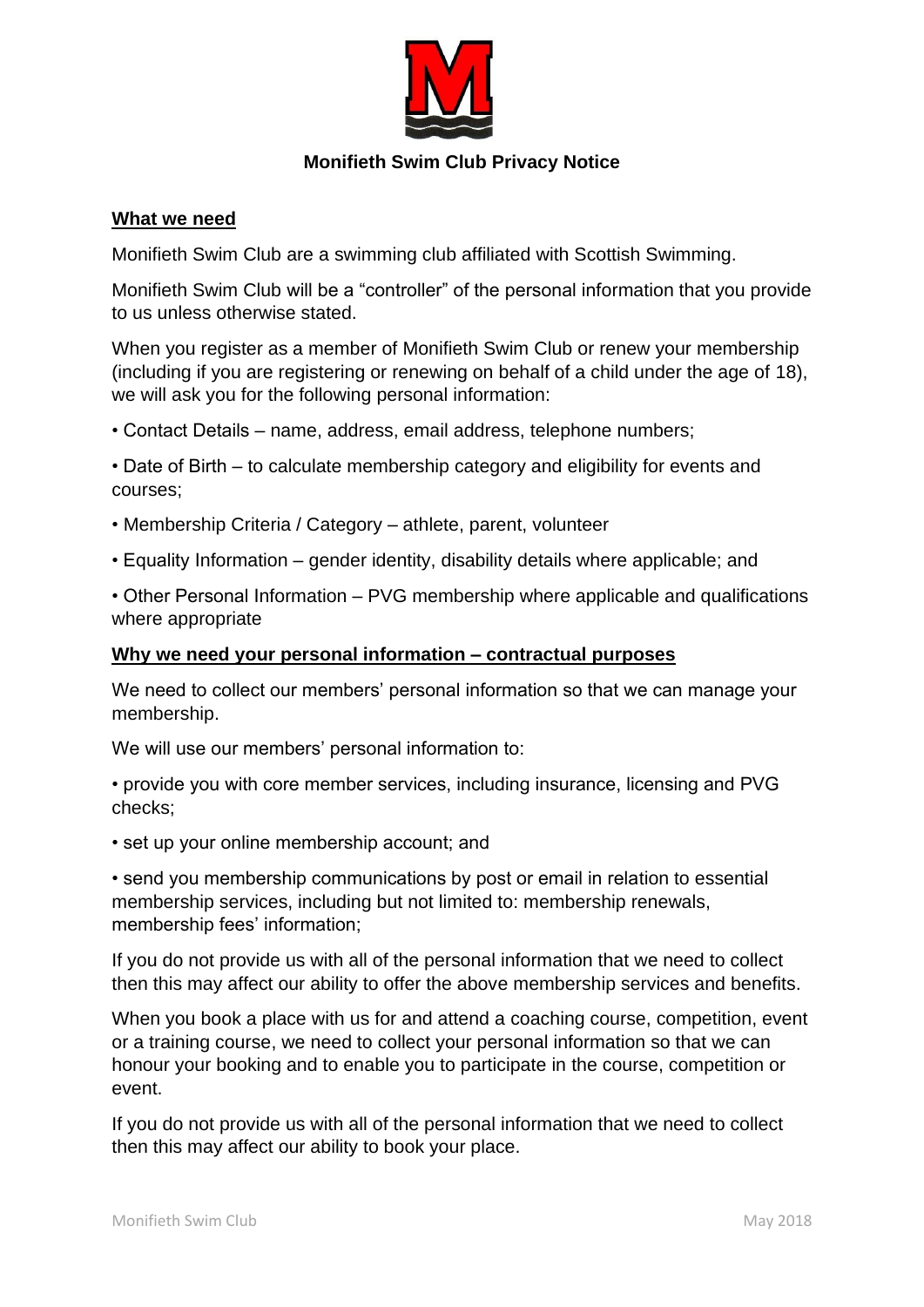## **Why we need your personal information – legitimate purposes**

## **Members' Personal Data**

We also process our members' personal information in pursuit of our legitimate interests to:

• promote and encourage participation in Swimming by sending members' communications and booking information for upcoming competitions and events. Our competitions and events may be filmed or photographed and your personal information may also be used in images captured from our competitions and events, which we use for promotional, education and development purposes;

• provide competition in Swimming by accepting and managing entries for our competitions and checking your personal information to ensure you are entered into the correct category;

• monitor and develop participation in Swimming by monitoring members' engagement and participation through register taking and inviting our members to participate in surveys for researching and development purposes;

• invite our members as award winners or guests to our annual awards ceremony;

• develop and maintain our members' qualifications, including sending email communications to members to inform you of upcoming courses, renewal requirements and verify that you have completed any mandatory training and PVG / child protection requirements; and

• respond to and communicate with members regarding your questions, comments, support needs or complaints, concerns or allegations in relation to Swimming. We will use your personal information to investigate your complaint, to suspend membership, take disciplinary action, etc. based on the Monifieth Swim Club disciplinary procedures.

Where we process your personal information in pursuit of our legitimate interests, you have the right to object to us using your personal information for the above purposes. If you wish to object to any of the above processing, please contact us on [mscdataprotectionofficer@gmail.com](mailto:mscdataprotectionofficer@gmail.com) . If we agree and comply with your objection, this may affect our ability to undertake the tasks above for the benefit of you as a member.

# **Volunteers' personal data**

We will need to collect personal information relating to criminal convictions or alleged commission of criminal offences where you are required to complete a PVG check under the Protection of Vulnerable Groups (Scotland) Act 2007. This information will include your PVG certificate number, PVG membership number, date of issue and any relevant information in relation to your membership of the PVG Scheme.

If your PVG certificate is not clear, we will have a legitimate interest to collect references and any other applicable information to allow us to consider whether or not you can volunteer in a regulated role with children and/or vulnerable adults.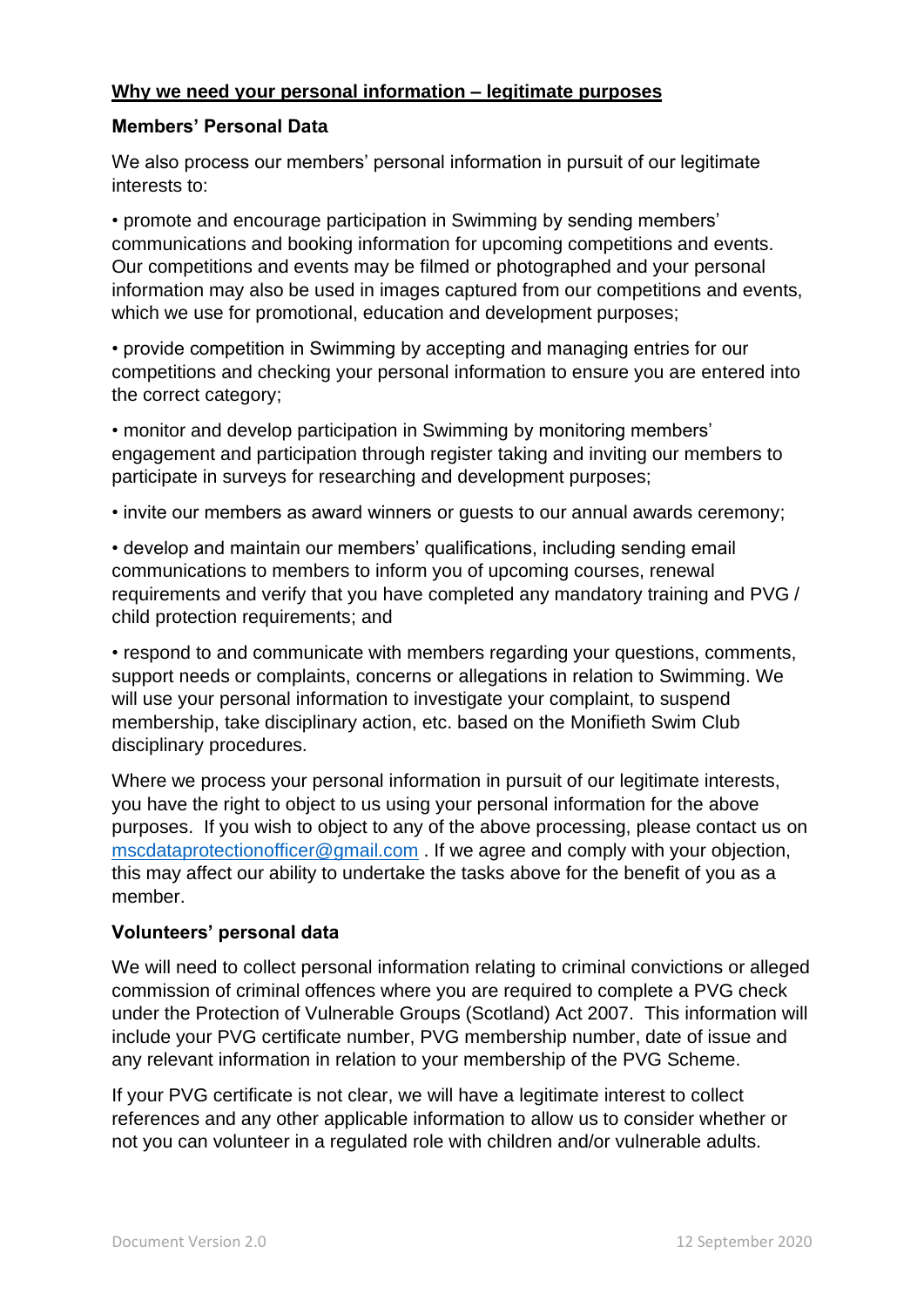Where we process your personal information in pursuit of our legitimate interests, you have the right to object to us using your personal information for the above purposes. If you wish to object to any of the above processing, please contact us on [mscdataprotectionofficer@gmail.com.](mailto:mscdataprotectionofficer@gmail.com) If we comply with your objection, this may affect our ability to undertake the tasks above for the benefit of you as a volunteer.

### **Why we need your personal information – legal obligations**

We are under a legal obligation to process certain personal information relating to our members and volunteers, etc. for the purposes of complying with our obligations under the Protection of Vulnerable Groups (Scotland) Act 2007 to check that our coaches and volunteers are able to undertake regulated work with children and vulnerable adults.

## **Other uses of your personal information**

We may ask you if we can process your personal information for additional purposes. Where we do so, we will provide you with an additional privacy notice with information on how we will use your information for these additional purposes.

#### **Who we share your personal information with**

If your personal information is included in any images or videos taken by us at our competitions and events, we may share this with Scottish Swimming for promotional and/or journalistic purposes.

We may be required to share personal information with statutory or regulatory authorities and organisations to comply with statutory obligations. Such organisations include but are not limited to the Health & Safety Executive, Disclosure Scotland, and Police Scotland for the purposes of safeguarding children.

We may also share personal information with our professional and legal advisors for the purposes of taking advice.

In the event that we do share personal information with external third parties, we will only share such personal information strictly required for the specific purposes and take reasonable steps to ensure that recipients shall only process the disclosed personal information in accordance with those purposes.

As an affiliated club of Scottish Swimming we are required to ensure that all of our members are members of Scottish Swimming as a condition of our affiliation.

We will share your name, contact information including email address and membership category with Scottish Swimming who will become a controller of your personal information when they receive it. Scottish Swimming's privacy notice explains how they use your personal information and can be accessed here [https://www.scottishswimming.com/privacy-policy.aspx.](https://www.scottishswimming.com/privacy-policy.aspx)

We may publish the results of our competitions on our website or social media channels. This may include competitors' name, age, date of birth, photograph and results.